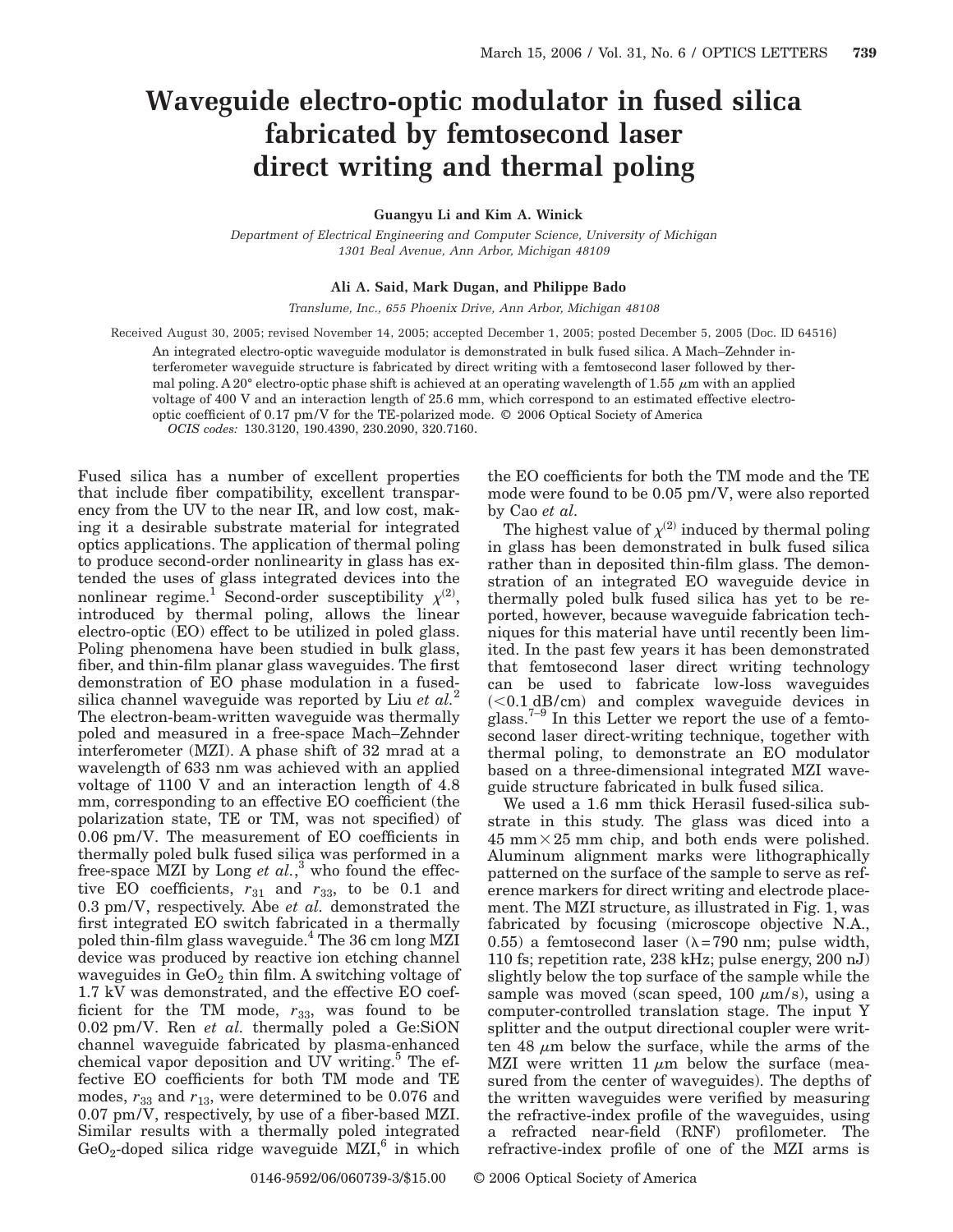

Fig. 1. (Color online) Schematic diagram of a threedimensional integrated MZI-type EO modulator.



Fig. 2. Refractive-index contour plot of the femtosecond laser direct-written waveguide measured by a RNF profilometer.

shown in Fig. 2. The MZI arms were written close to the surface to maximize the spatial overlap between the waveguide mode and the thin nonlinear layer induced by thermal poling. The remaining MZI components were buried somewhat deeper to avoid surface and edge defects and also to demonstrate the threedimensional capability of the direct-writing technology.

The MZI sample was then sandwiched between two electrodes of an *n*-type silicon wafer and thermally poled in a box furnace at 275°C for 10 min with an applied voltage of 4 kV. The poling voltage was increased to 5 kV when the sample was allowed to cool inside the furnace.<sup>10</sup> It took  $\sim 20$  min for the sample's temperature to reach 210°C, the temperature at which poling stops.<sup>1</sup> The applied voltage was removed when the sample reached room temperature. Although the refractive-index profiles of the waveguides were not remeasured following poling, we do not believe that poling resulted in any significant changes.

A Maker fringe measurement, shown in Fig. 3, was made with a *p*-polarized fundamental beam from a Nd:YAG pulsed laser at 1064 nm (pulse duration, 0.62 ns; peak power, 16.9 kW; repetition rate, 6.5 kHz). The second-order nonlinear coefficient is a tensor thought to correspond to the 4*mm* symmetry class group with  $d_{13} = d_{15} = d_{33}/3$ ,<sup>11</sup> where  $d_{ij} = \chi_{ij}^{(2)}/2$ . Thus the nonlinear coefficients are given by

$$
\begin{bmatrix} 0 & 0 & 0 & 0 & d_{31} & 0 \\ 0 & 0 & 0 & d_{31} & 0 & 0 \\ d_{31} & d_{31} & d_{33} & 0 & 0 & 0 \end{bmatrix}.
$$

No attempt was made to directly measure the spatial profile of the nonlinearity, but we simply assumed a step shape to obtain a crude estimate of the magnitude and the depth of the induced nonlinearity. We note that recent direct measurements indicate that the profile is not steplike.<sup>12</sup> Using an X-cut quartz crystal as a reference  $(d_{11}=0.5 \text{ pm/V})$  together with these assumptions, we computed  $\chi_{33}^{(2)}$  and the depth of the nonlinear region to be 0.25 pm/V and 20  $\mu$ m, respectively, from the Maker fringe measurement.

Gold electrodes with an interaction length of 25.6 mm and a spacing of 15  $\mu$ m were patterned along one arm of the MZI (Fig. 1) by sputter coating and a liftoff process. A broadband amplified spontaneous emission source operating in the vicinity of 1.55  $\mu$ m was passed through a polarizer, and the TE mode was coupled into the input end of the Y splitter by a  $20\times$  objective lens. The beams from the modulation arm and the reference arm were combined at the directional coupler, and the output signal was collected and directed into an optical spectrum analyzer. The device was tested by applying various dc voltages to the electrodes while we collected the spectra of the MZI output. The results are shown in Fig. 4. Only the TE mode was studied because this polarization, as opposed to TM polarization, experienced negligible absorption loss due to the presence of the gold electrode placed directly on top of the waveguide. The extinction ratio of the device was only  $\sim$  5.5 dB because the Y splitter and the directional coupler were not optimized.



Fig. 3. (Color online) Maker fringe measurement data on the thermally poled MZI sample for *p* polarization. SHG, second-harmonic generation.